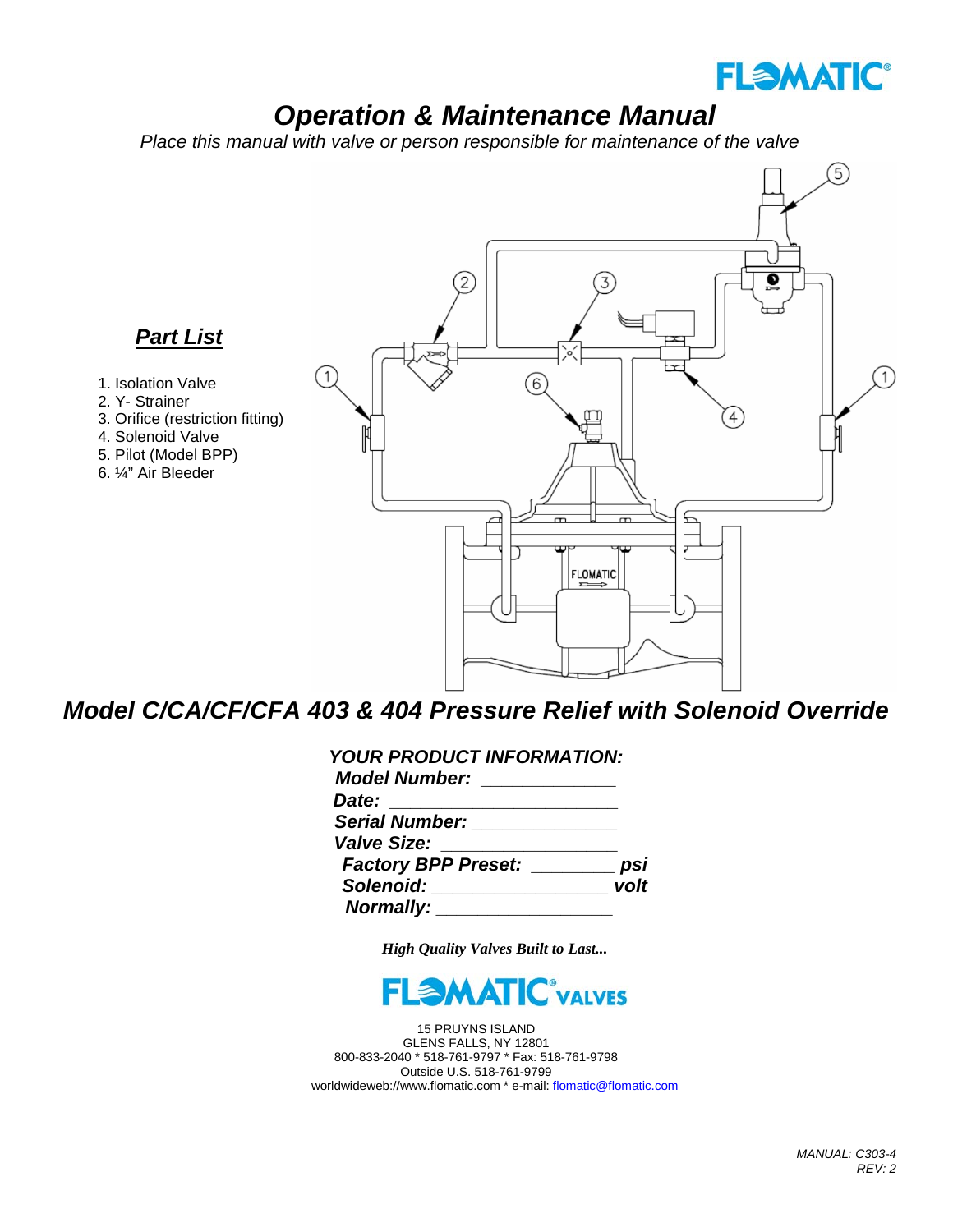

### **PRESSURE RELIEF WITH SOLENOID OVERRIDE**

The Model C/CA/CF/CFA 403 permits flow and operates as a pressure relief valve when the two-way, normally open solenoid valve is de-energized. Energizing the solenoid closes the valve.

The Model C/CA/CF/CFA 404 permits flow and operates as a pressure relief valve when the two-way, normally closed solenoid valve is energized. De-energizing the solenoid closes the valve.

#### **SHIPMENT:**

When shipped, controls are usually mounted on the main valve. If control sub-assemblies are shipped separately all connections are tagged to insure correct assembly.

#### **INSTALLATION:**

- 1. Flush the pipeline before inserting the valve.
- 2. **Exercise caution to prevent dirt/debris from entering valve and control piping.**
- 3. Install the valve with the "arrow" on the body pointing in the direction of flow.
- 4. Attach sub-assemblies to main valve if necessary.
- 5. Connect Solenoid wires to system control assembly.
- 6. Allow enough clearance above valve for removal of diaphragm assembly.

#### **START-UP:**

- 1. Install pressure gauges to observe inlet and outlet pressures (optional).
- 2. Open both isolation valves on the control assembly.
- 3. Open 1/4" air bleeder at the top of the valve.
- 4. Open main line shut-off valve (usually a gate or butterfly valve) on the outlet side of the main valve about 1/4 open.
- 5. Slowly open main line shut-off valve on the inlet side.
- 6. Close ¼" air bleeder when **all air has been removed** from valve cover.
- 7. Slowly open the main line shut-off valve on the outlet side the remainder of the way.
- 8. If the pressure relief setting is too high, turn the pilot adjustment screw slowly counter clockwise, if the pressure relief setting is too low, turn the pilot adjusting screw slowly clockwise until required setting is achieved. Fluid must be flowing through valve to make accurate pilot adjustments. The valve is shipped from the factory at the requested pressure relief setting indicated at the time of order.

CAUTION: any adjustment should be done slowly.

#### **OPERATION:**

When the solenoid allows, the Models C/CA/CF/CFA 403 & 404 Pressure Relief Valve will open to relieve pressure when the system pressure exceeds the setting of the pilot control. The valve is usually installed off of a tee in the piping system to protect against system over pressurization.

The throttled position of the main valve diaphragm assembly is controlled by a pilot valve which senses the upstream pressure. When the upstream pressure exceeds the pilot valve setting it will react immediately by opening and allowing the water from the top of the main valve diaphragm to be released resulting in the main valve opening and releasing excessive system pressure. When the system pressure drops below the setting of the pilot control, the pilot will close causing the upstream pressure to be redirected to the top of the main valve diaphragm resulting in drip tight closure of the main valve.

The main valve will only open once the system pressure exceeds the pilot setting. The BPP senses the upstream (inlet) pressure and reacts immediately to add or remove water from the top of the main valve diaphragm assembly causing a repositioning of the main valve as the inlet pressure tends to increase or decrease with varying flow demand. The BPP diaphragm will automatically sense the changes in the flow of the system as it continuously controls the main valve to throttle or to close. The throttling action of the main valve provides the required system over-pressurization protection. This valve will close when the upstream pressure drops below the pilot control setting.

When the solenoid valve is energized (403) or de-energized (404) upstream system pressure will be directed to the top of the main valve diaphragm assembly causing the valve to close.